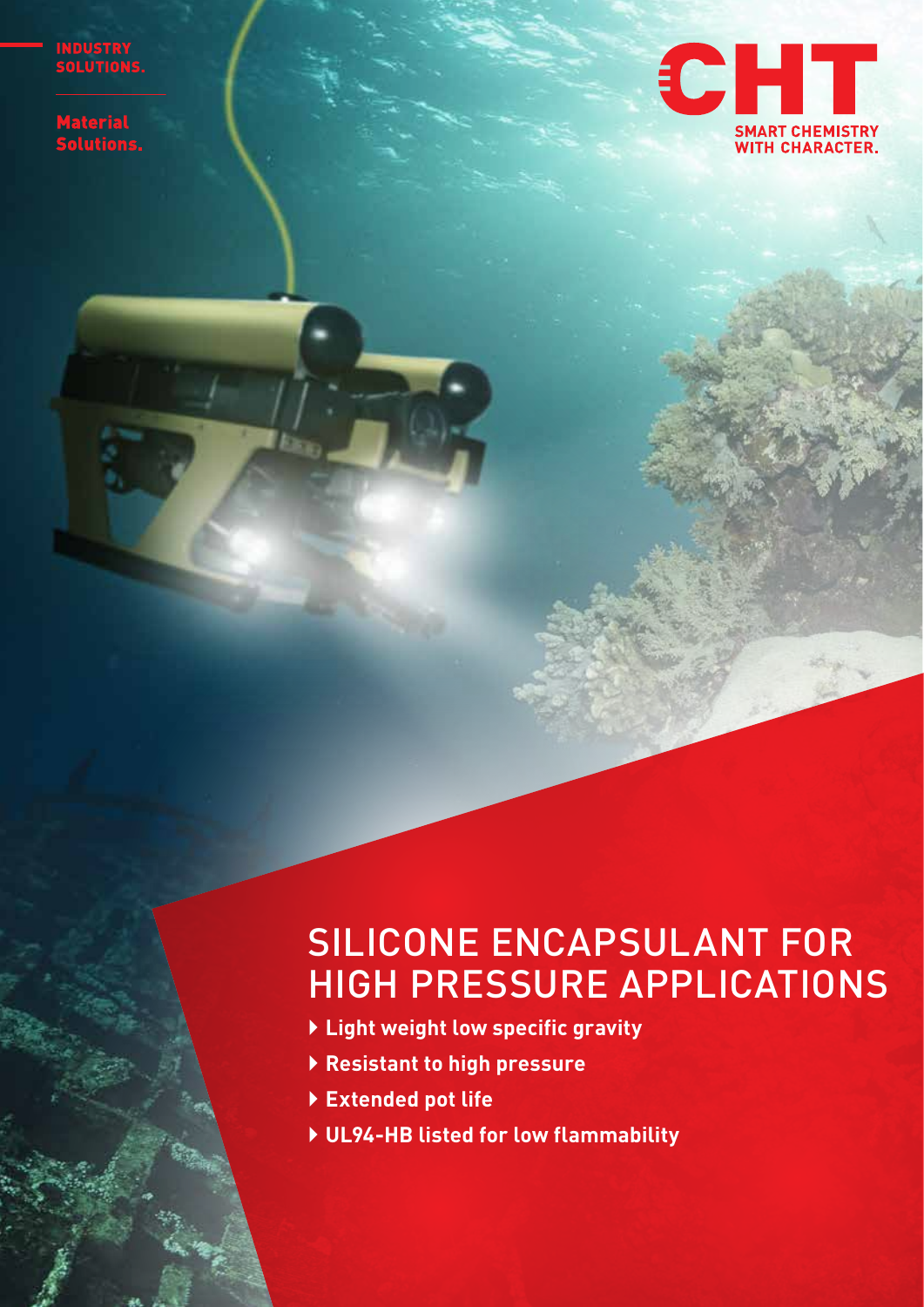## SILICONE ENCAPSULANT FOR HIGH PRESSURE APPLICATIONS

Encapsulants used in high atmospheric pressure environments require the physical properties needed to resist the forces exerted upon the components and the elastomer used to encapsulate them.

If the material is too rigid and hard, it will transfer pressure to the component causing stress fractures and damage particularly to delicate electronics. On the other hand, if the elastomeric material is too soft, both the encapsulant and the components will distort under pressure causing failure through cracking or ingress of moisture or other contaminants. Therefore, there is a need to balance both the hardness and modulus of the material being selected.

CHT have formulated **SilSo SE2014** specifically for these applications. Using specialist fillers resistant to high pressures, along with elastomeric silicone polymers, the resulting encapsulant protects against stress while remaining flexible enough to maintain contact with the components and enclosures.

#### FEATURES OF SILSO SE2014

- Resistant to high under water pressure up to 11,000 meters and 1000 bar
- $\blacktriangleright$  Low density (0.73 g/cm<sup>3</sup>)
- ▶ UL94-HB tested and approved
- $\blacktriangleright$  <0.1% of volatile cyclic siloxanes
- $\blacktriangleright$  Extended open pot life to allow for processing
- ▶ Tensile: 2.7 N/mm
- ` Mixed viscosity: 10,000 mPas
- $\blacktriangleright$  Long-term low temperature stability

#### DEEP-SEA APPLICATIONS



Deep-sea submersibles are connected to the surface operating ships via cables that carry power and communications. The single umbilical cables will contain several individual cables held within an outer sheath.

Operating in a deep sea, high pressure environment, these cables are subject to extreme stress and need a high level of protection. Temperatures can remain below 3°C for long periods causing conventional rubbers to lose flexibility and crack.

The voids between the individual cables need to be filled with a compatible encapsulant capable of absorbing the stress without adding additional weight or reducing flexibility. **SilSo SE2014** silicone encapsulant has all the correct properties and is compatible with the various cabling materials being used. It has also been designed with an extended pot life to allow for the longer production processing times associated with this application. For making cable connections or repairs, **SilSo SE2014** can be used as a joining compound between cable connectors and tapes.